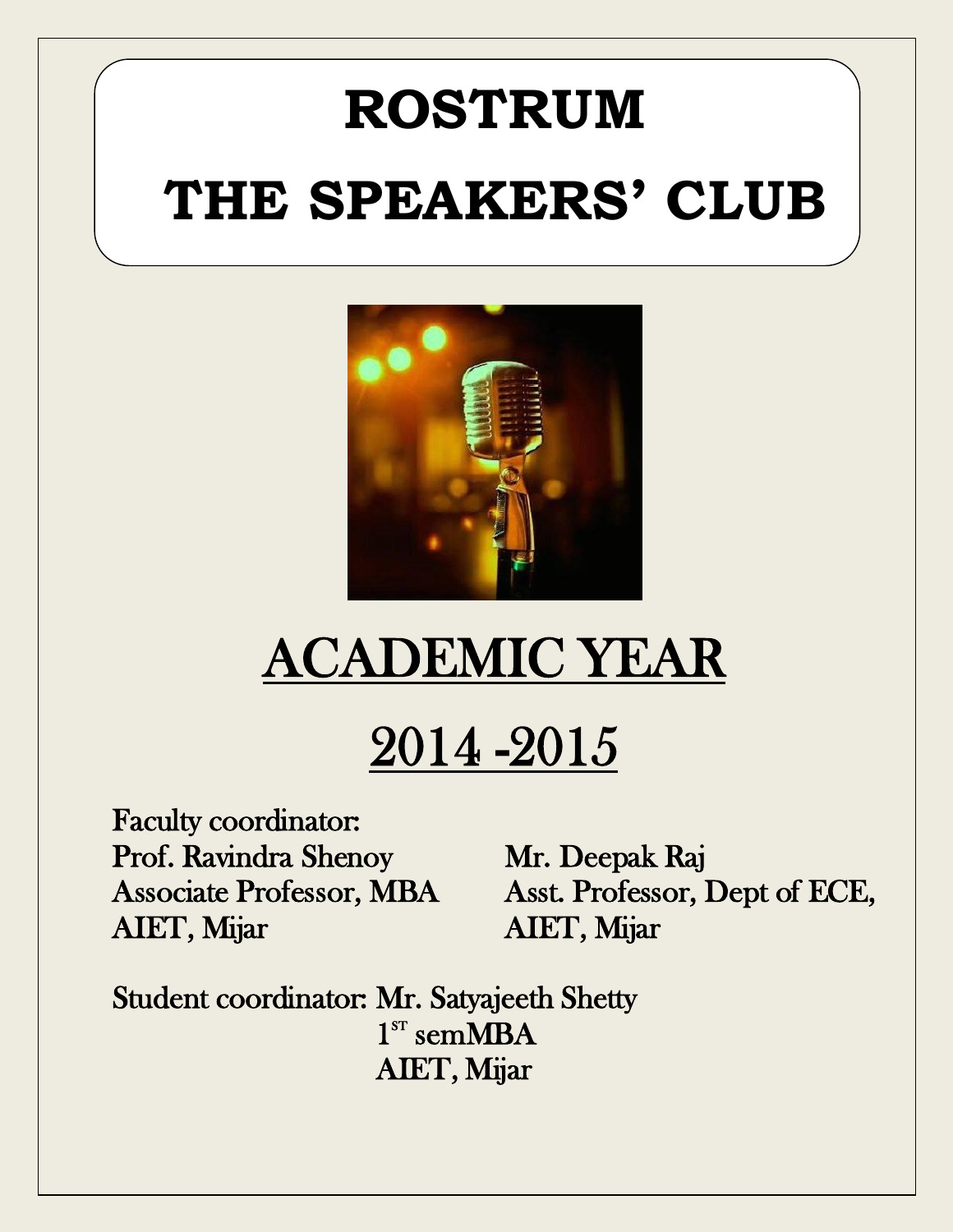### **Hon'ble Justice N. Santosh Hegde**,

### **Former Judge – Supreme Court of India**

### **Former Lokayuktha, Karnataka**

### TOPIC: "Moral values and Humanism"

DATE: 6<sup>th</sup> September, 2014

VENUE: AIET Auditorium

### REPORT:

The Inaugural guest talk by Rostrum-the speaker's club by **Hon'ble Justice N. Santosh Hegde**, was hosted on 6<sup>th</sup> September, 2014. The presence of Mr. Vivek Alva, Managing Trustee, Alva's Education Foundation, and club in charges was at the function.

Introduction of the guest: Nitte Santosh Hegde is one the most well known personalities in the field of justice who has served our country effortlessly in order to make it corruption free and a better place to live.

N. Santosh Hegde was born on 16th June 1940 in the district of Udupi in Karnataka. He was born in a town called Nitte, which he was named after. During his tenure, he was popular for being strong and determined and was never afraid to move against anyone to fight for the right cause.

He had many titles to him name as he was the Chief Justice of India, the Solicitor General of India and a Lokayukta member (anti corruption organization) in the state of Karnataka. He went against the former chief minister B S Yeddyurappa in the Bellary mining scam and fought to bring the truth to light. He retired from the Lokayukta in August 2011 and he is currently working actively with Anna Hazare in support of the Lokpal Bill. His contribution to the field of justice, his constant fight against corruption and his honesty has made Santosh Hegde an inspiration for many young Indians.

Event: Current education concentrates more on domain subjects and less on teaching 'moral values'. Moral Science which was taught in schools and which had a key role in developing values in individuals has been scrapped, said Justice N Santosh Hegde, former Lokayukta. This, he asserted is the main reason for man becoming corrupt and focussing more on amassing materialistic wealth, much beyond his stated needs. This has resulted in major fall in values in society. Inaugurating Rostrum, the speaker's club of Alva's Institute of Engineering and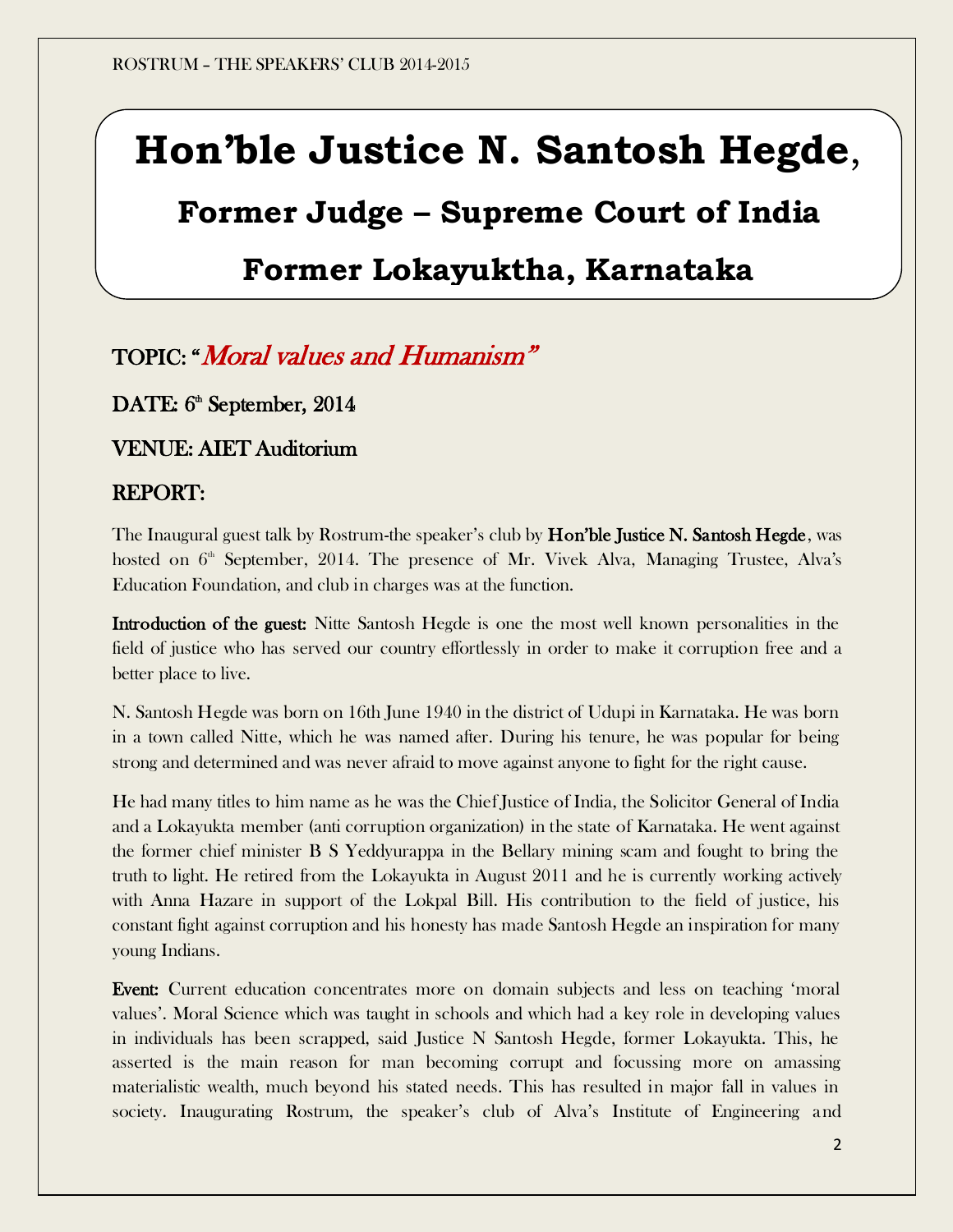Technology here on Saturday, Santosh Hegde stressed on the need for imbibing values at a young age. He rued the fact that the Indian Constitution that is meant 'for the people, by the people and of the people' has since come to mean 'For some, by some and of some' after but it its repeated misuse by many for their own selfish ends. "This is also because of the lack of moral values in society," he said.

To curb atrocities including rape, he said the citizens' conscience has to be awakened so that law is never misused. The right use of law makes the law stronger and enforceable easily. At an interactive session later, to a question on the Irom Sharmila issue, he said the armed forces are protected by the Armed Forces (Special Provisions) Act, 1958. To a query on justice delayed being justice denied, he reminded the questioner that it is also true that 'Justice Hurried is Justice Buried".

Asked on what he felt about the current Narendra Modi government, Santosh Hegde said that there is an element of freshness in this government as it is new and it does not have the obligations, pulls and pressures of coalition government. It should answer questions on communalism at an appropriate time and concentrate on development issues. There is a lot of confidence in the government and development has to happen, time would be the deciding factor.Public representatives are in reality public servants, Santosh Hegde said in an apparent reference to Modi's reiteration of this very fact from ramparts of Red Fort that he was their Pradhan 'Sevak'. However, it is travesty of justice that public servants behave like public masters. The most important reason for fall in values is the society itself. The youth of today have a major role to play to root out corruption as the older generation also is a party to the faults, he said.



PHOTO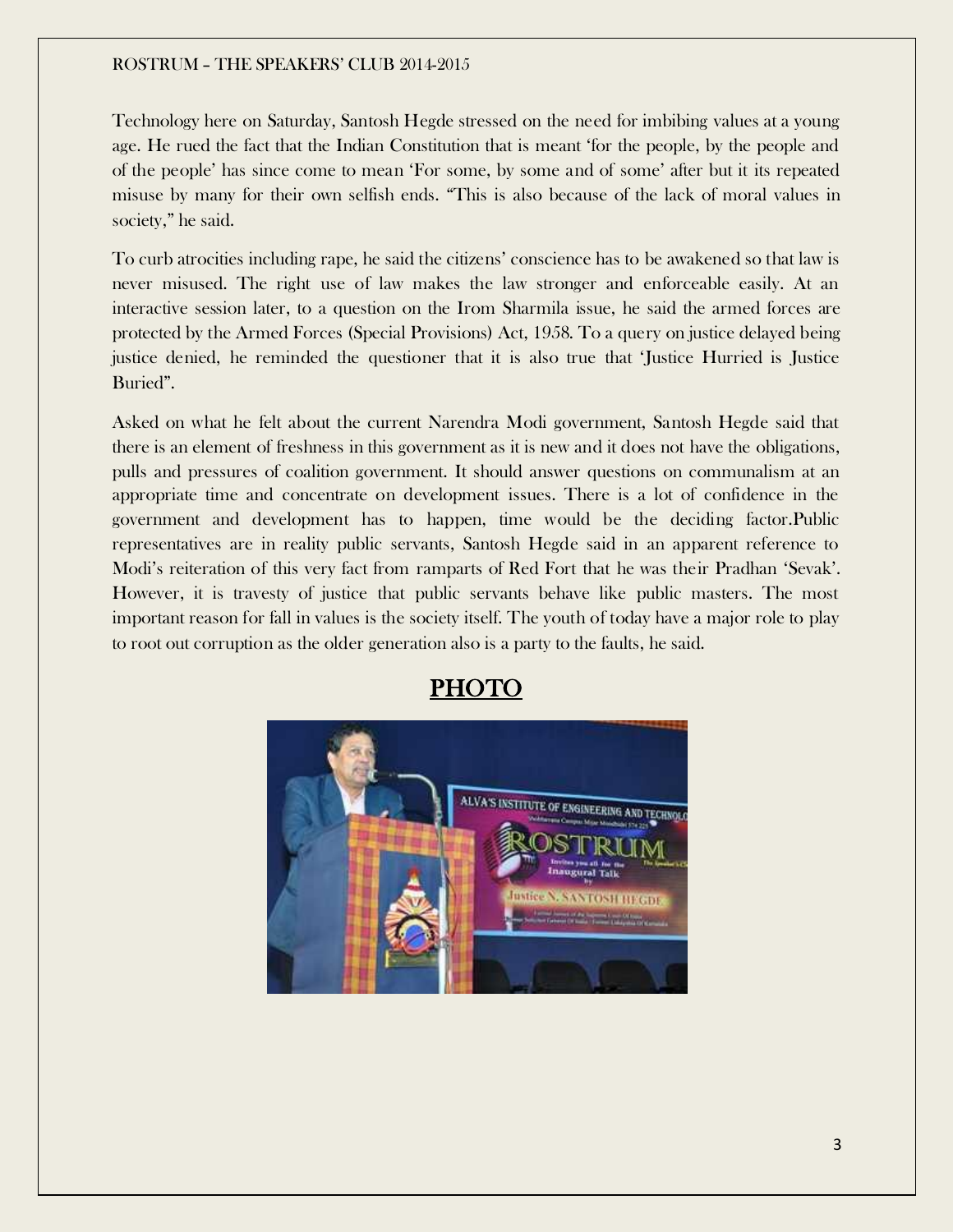### MEDIA REPORT

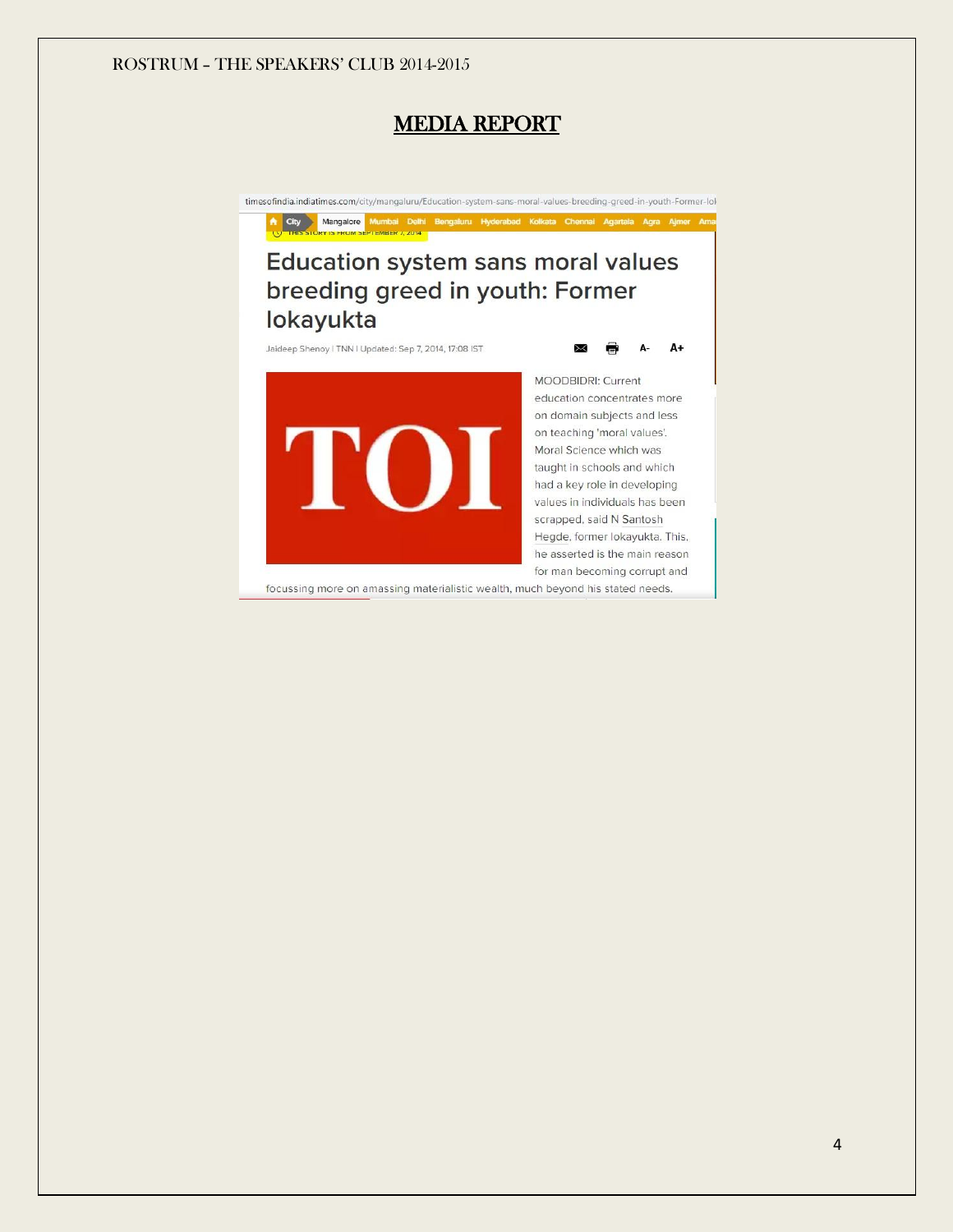### **Mr. Subramanian Swamy**

### **Member of Parliament, Rajya Sabha, Harward Professor**

TOPIC: "Politics and national growth"

### DATE: 28<sup>th</sup> March, 2015

### VENUE: AIET Auditorium

#### REPORT:

The guest talk by Rostrum-the speaker's club by Mr. Subramanyam swamy was hosted on  $28<sup>th</sup>$ march, 2015. The presence of Mr. Vivek Alva, Managing Trustee, Alva's Education Foundation, Dr. Peter Fernandes, Principal, AIET, Dr. Kurian, Alva's Degree College and club in charges was at the function.

Introduction of the guest: Subramanian Swamy (born 15 September 1939) is an Indian politician, economist, [statistician](https://en.wikipedia.org/wiki/Statistician) and [polymath](https://en.wikipedia.org/wiki/Polymath) who serves as a [nominated](https://en.wikipedia.org/wiki/List_of_nominated_members_of_the_Rajya_Sabha) [Member of Parliament in Rajya Sabha,](https://en.wikipedia.org/wiki/Member_of_Parliament,_Rajya_Sabha) the upper house of the [Indian Parliament.](https://en.wikipedia.org/wiki/Parliament_of_India) Swamy has served as a member of the [Planning Commission of](https://en.wikipedia.org/wiki/Planning_Commission_(India))  [India](https://en.wikipedia.org/wiki/Planning_Commission_(India)) and was a [Cabinet Minister](https://en.wikipedia.org/wiki/Union_Council_of_Ministers) in the [Chandra Shekhar](https://en.wikipedia.org/wiki/Chandra_Shekhar) government. Earlier in November 1978, Swamy was member of the Group of Eminent persons and was called to [Geneva,](https://en.wikipedia.org/wiki/Geneva) [Switzerland](https://en.wikipedia.org/wiki/Switzerland) to prepare a report of the [United Nations Conference on Trade and Development](https://en.wikipedia.org/wiki/United_Nations_Conference_on_Trade_and_Development) (UNCTAD) on Economic Co-operation between Developing countries (ECDC). Swamy also simplified trade procedures and formulated a new export strategy which became the forerunner of trade reform adopted subsequently. In 1994, Swamy was Chairman of the Commission on Labour Standards and International Trade by [former Prime Minister](https://en.wikipedia.org/wiki/List_of_Prime_Ministers_of_India) [P.](https://en.wikipedia.org/wiki/P._V._Narasimha_Rao)  [V. Narasimha Rao.](https://en.wikipedia.org/wiki/P._V._Narasimha_Rao)

He also serves as chairman of the Board of Governors of the SCMS Group of Educational Institutions in [Kerala.](https://en.wikipedia.org/wiki/Kerala) He has written on foreign affairs of [India](https://en.wikipedia.org/wiki/India) dealing largely with [People's](https://en.wikipedia.org/wiki/China)  [Republic of China \(PRC\),](https://en.wikipedia.org/wiki/China) [Pakistan](https://en.wikipedia.org/wiki/Pakistan) and [Israel.](https://en.wikipedia.org/wiki/Israel) He was [nominated](https://en.wikipedia.org/wiki/List_of_nominated_members_of_Rajya_Sabha) to [Rajya Sabha](https://en.wikipedia.org/wiki/Rajya_Sabha) on 26 April 2016.

Event: Speaking on national growth, he said, "National growth takes place when the quality of living of the people goes up. The western world thinks that progress lies in material prosperity. The Hindu thinks material progress should be harmonized with spiritual values in order to be happy. More material prosperity leads to greed. When there's greed, moral character will be ruined and you will be unhappy. To be at the highest position, sacrfice your material greed and acquire knowledge.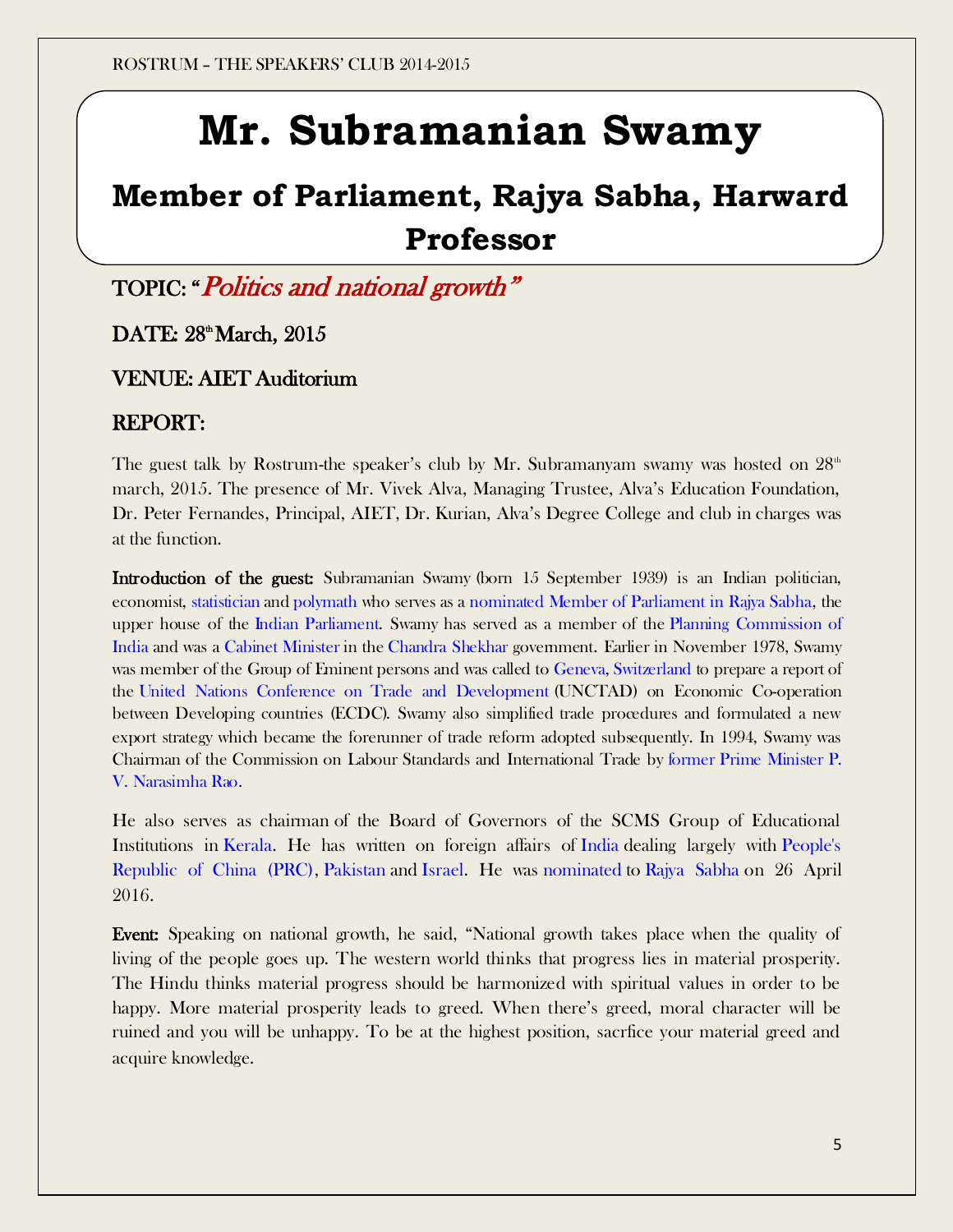#### Learn from history

Earlier in his talk, Dr Swamy emphasized the richness of Indian civilization and said, "India is the only country considered by UNESCO as having unbroken continuing civilization out of the 46 civilizations in the world. Even the Greece is not what it was in the past, nor is Egypt or Iran. Fortyfive civilizations have disappeared due to invasions and conquers. Ony 46 civilizations are surviving though they have been attacked or ruled for centuries.

"Though there were attacks on India we did not surrender but fought back. Look at the history books written by the British for you – they have separate chapters for each Moghul emperor from Akbar to Aurangazeb, but there is only one page on Vijayanagara empire. We should learn from history about how developed India was thousand years ago. People from all over the world came here to learn, study and buy goods. Even a large number of books were written on the greatness of India. But somewhere in the middle we lost it, and we are yet to recover that glory.

#### Be a rational risk taker, transform India

Calling upon everyone to join in the process of transforming the country, he said, "Find an alternative for fuel and help your country, because 86 percent of our oil depends on Arab countries. We should think of how we can make India a great economic power. You need economic well being to survive, and if you accumulate a lot of wealth, build educational institutions and donate to society and do not hide it in Swiss bank. Many suffer because of degeneration of society, especially the SC/STs. There are people who for centuries were suppressed. We have to uplift them. Mind is most important and it tells us how to deal with a situation. If you have conservative mind you will not achieve anything. Every Indian should be a rational risk taker to achieve national growth."

He further added, "India should be transformed back to where we were – a prosperous, spirirtual, scientifically advanced country. Our rishis (sages) described the movement of sun and stars. In Europe they believed that sun revolves around the earth, and when Galileo opposed this, all Italians beat him and made him apologize. In contrast, though there were different views in India, there was freedom of expression. This country should be transformed through new innovations. US moves forward because of innovations. Nearly 70 percent of the Indian population is below the age of 35. We are the youngest nation in the world. The average age of the population in India is 26 years, in China it is 35 years, in USA 37 and in Europe 46. There is no shortage of anything in India. This country has numerous alternative sources of generating funds."

#### Two major flaws in politics

Dr Subramanian Swamy said politics today suffers from two major flaws. "Politics is suffering today because people vote on the basis of region, caste and religion. Politics is today suffering from two major flaws – one, people do not vote on merit; and two, the quality of people entering politics is so low.